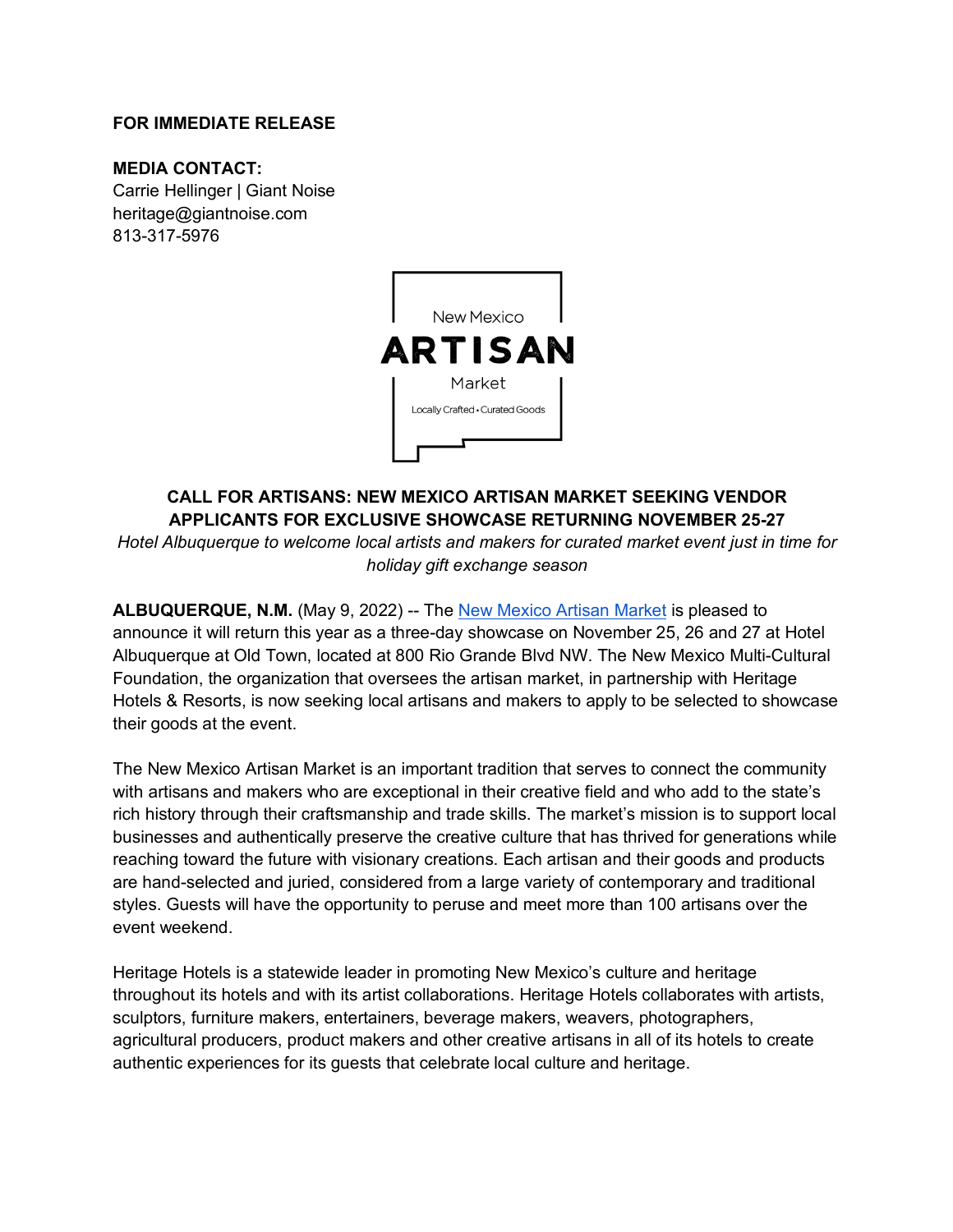Application requirements and categories for New Mexico Artisan Market are below, and interested makers can begin their application process by visiting **nmartisanmarket.com** or emailing info@nmartisanmarket.com for more information. The deadline to apply is June 30, 2022.

### **WHO CAN APPLY**

Application Requirements:

- Applicant must be a New Mexico resident
- Artisans must submit 3 quality photo examples of their work
- Artisans must submit 1 photo of a previous display booth (if possible)
- Artisans must submit 1 photo of themselves
- Artisans must submit bio, website and/or social media handles

## **APPLICATION CATEGORIES**

Artisans will be considered in contemporary and traditional styles and media in the following categories. Artisans may apply in no more than two categories:

- Jewelry
- Clothing/Fashion
- Textiles + Fiber (ie: Blankets, Baskets/Rug Weavings)
- Sculpture / Glass
- Home Goods (ie: Lighting, Kitchen, Living)
- Furniture + Case Goods
- Ceramics/Potterv
- Locally-made Specialty Foods + Beverage
- Bath + Body Products/Candles
- Recycled/Upcycled
- Woodworkers +Carvers
- Leather Goods
- Metal Works
- Painting
- Photography
- Paper Products
- Musical Instruments
- New Mexico Book Authors

New Mexico Artisan Market will be open 11 a.m. to 5 p.m. on Friday, November 25; 10 a.m. to 5 p.m. on Saturday, November 26; and 10 a.m. to 3 p.m. on Sunday, November 27. Artisan lineup and additional information about the event will be announced at a later date.

To learn more about the Artisan Market, please visit https://nmartisanmarket.com/ or follow on Facebook and Instagram.

```
###
```
#### **ABOUT NEW MEXICO ARTISAN MARKET**

The New Mexico Artisan Market (NMAM) was launched by the New Mexico Multi-Cultural Foundation and Heritage Hotels & Resorts in 2018 to expand and strengthen the creative economy of New Mexico by supporting and celebrating local artisans and makers who are exceptional in their fields. Merchants and their goods and products are hand-selected by a group of judges to ensure a highly curated experience. In 2018 and 2019, NMAM was a semiannual, three-day shopping experience that brought together artisans and art lovers,